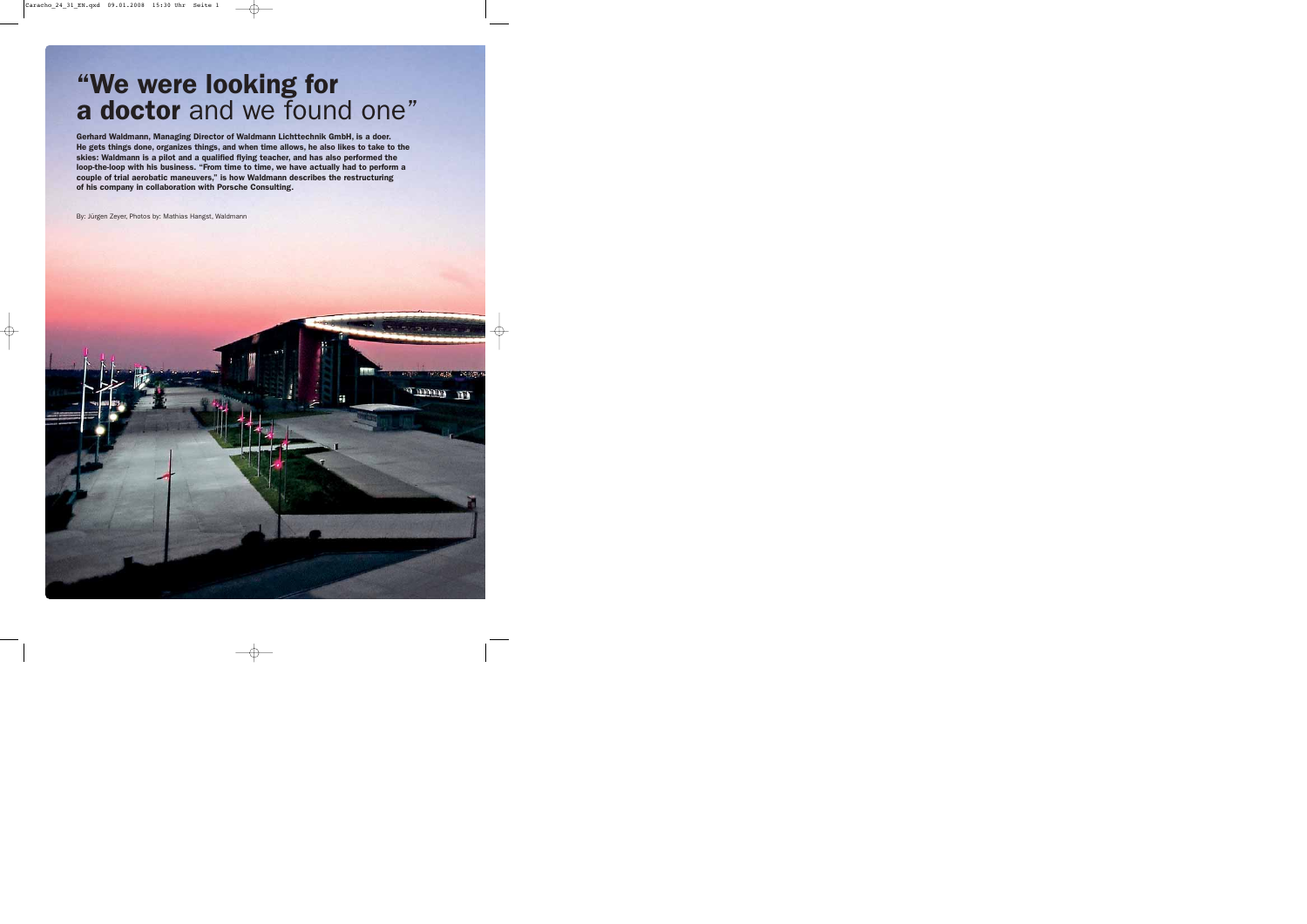Illuminated markers: Even without the hustle and bustle of Formula One, the race track in Shanghai (also on page 27) is very impressive. The track is one of the points of reference for Waldmann Lichttechnik GmbH. The following pages also feature illustrations of the St. Angelo Bridge and the Italian Parliament building in Rome (29) and the headquarters of the Landesbank Baden-Württemberg in Stuttgart (30).

**CONTRACTOR** 

用片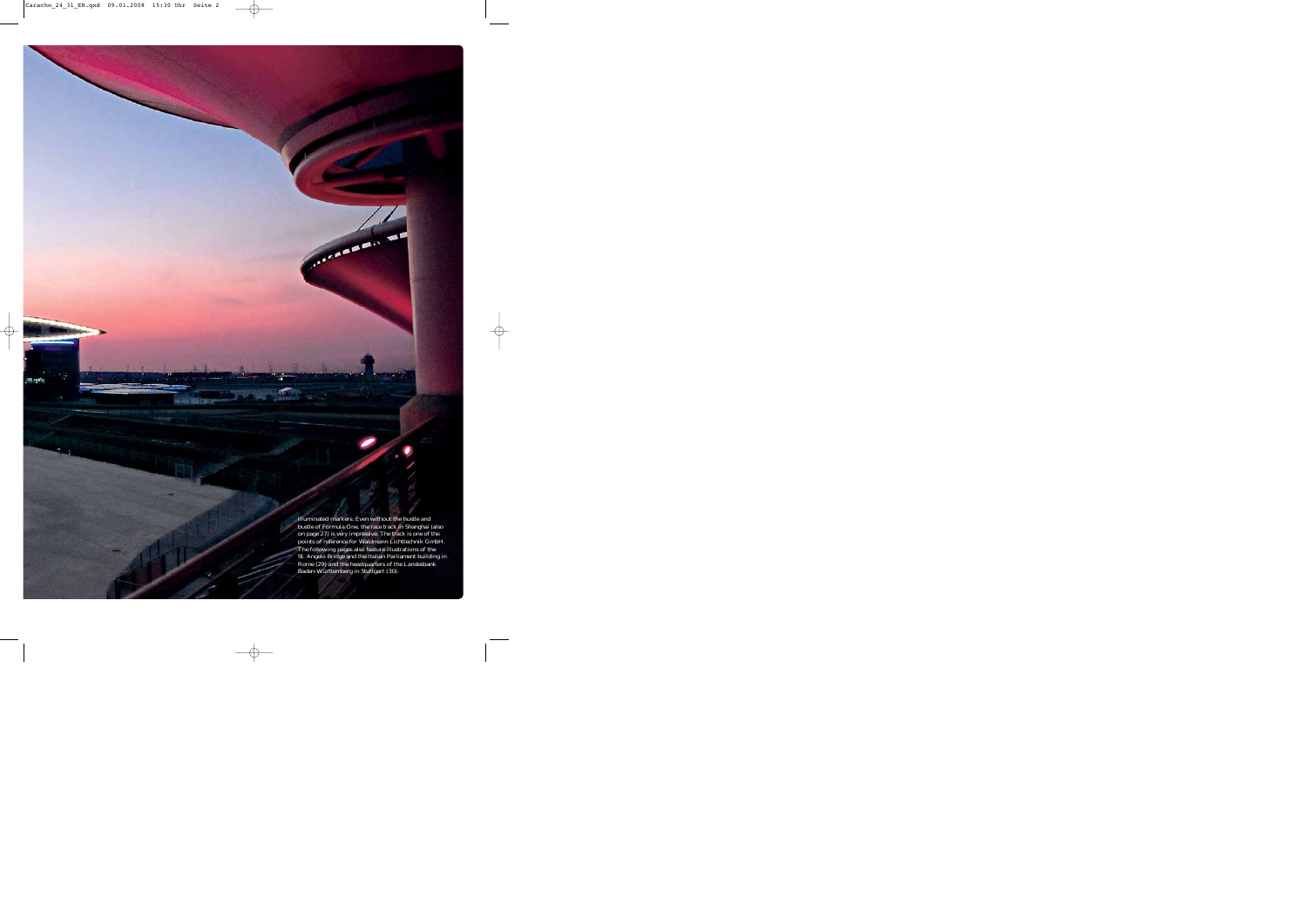

"We've done a few trial aerobatic maneuvers": Gerhard Waldmann

*Mr. Waldmann, how would you define the term "risk?"*

**Gerhard Waldmann:** "From my perspective, risk always means minimizing risk. I also follow this principle one hundred percent when I'm flying. If there is a problem with a component, it is replaced immediately. I also like fast cars, drive a motorbike and love alpine skiing—all extreme sports. I love speed and am fascinated by technology, but it is always a matter of minimizing risk."

# *Doesn't managing a company also involve a certain element of conscious risk management?*

**Waldmann:** "Very much so. Nowadays, anyone in business who doesn't take risks or is afraid to try out new things no longer stands a chance."

#### *Do you like to try out new things?*

**Waldmann:** "As I said, it comes with the territory. Let me give you just one example: The European lighting market has fallen by 30 percent over the past few years, yet Waldmann is growing. It is only possible to do this if you leave behind what you know and make changes."

# *One of these new steps was the operational reform carried out in collaboration with Porsche Consulting. Was there a specific reason for this decision?*

**Waldmann:** "It was clear to me that there was no future for our workshop-based manufacturing approach. Although we were making a profit and were getting lots of orders, we were drowning in stock, material was all over the place, our output wasn't precise, our planning procedures were more like guesswork and we were unable to meet delivery deadlines. All in all, it was actually a complete disaster. It was clear to us that we couldn't go on like that. In 2000/2001, during one of the highest sales periods that Waldmann Lichttechnik had ever seen, we restructured the whole company."

## *Is it possible to compare the restructuring process with a kind of loop-the-loop?*

**Waldmann:** "Yes, in some respects. From time to time, we have actually had to do a few trial aerobatic maneuvers, but when it comes down to it, we were looking for a doctor, and we found one in the form of Porsche Consulting."

#### *What made you choose Porsche Consulting?*

**Waldmann:** "The fact that the consultants not only have theoretical expertise but are also able to put it into practice. In fact, in our case, no stone was left unturned."

# *So, how does a businessman feel when his company is turned upside down?*

**Waldmann:** "I was well aware that it would have been impossible for us to continue to grow. Porsche Consulting  $\rightarrow$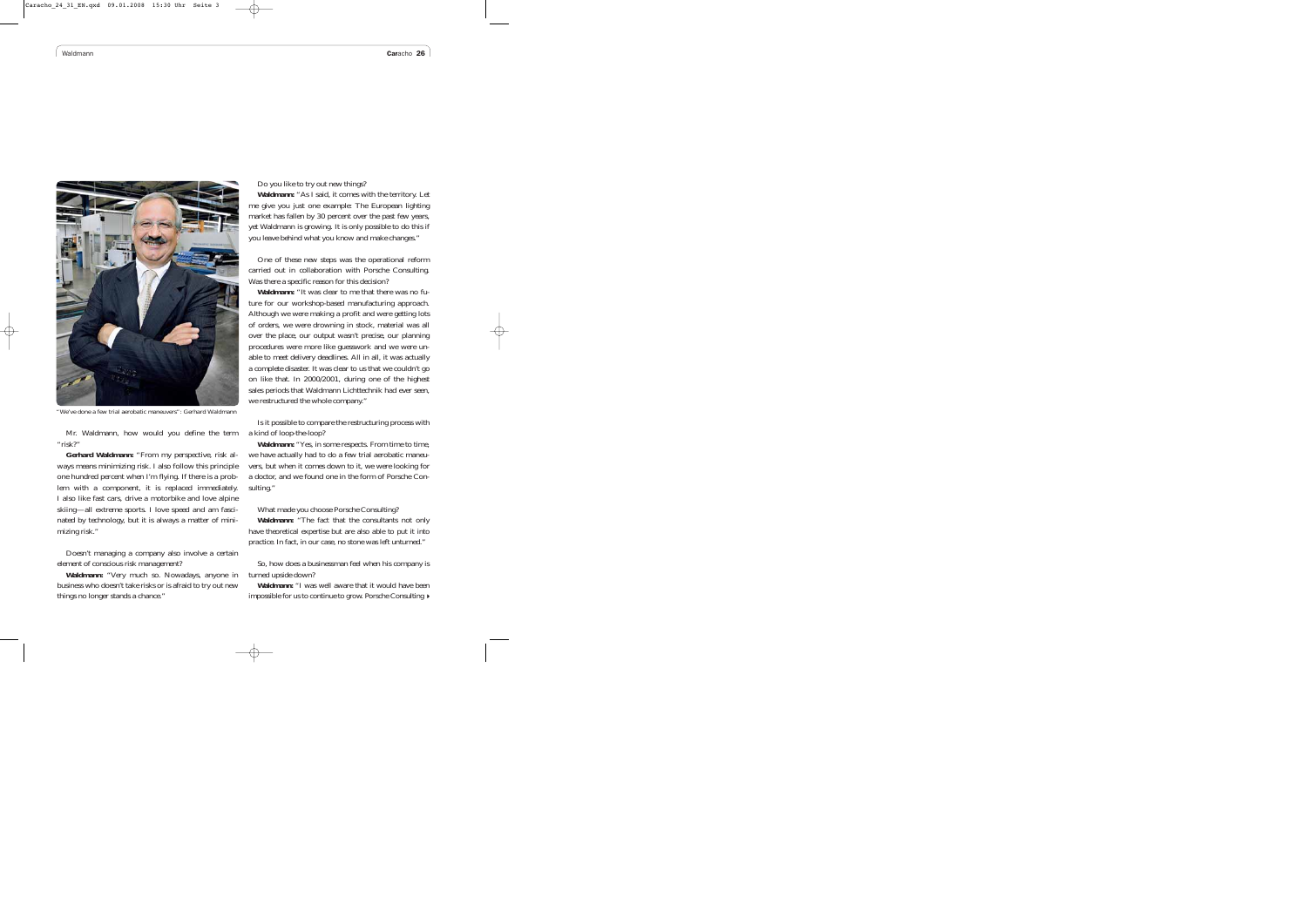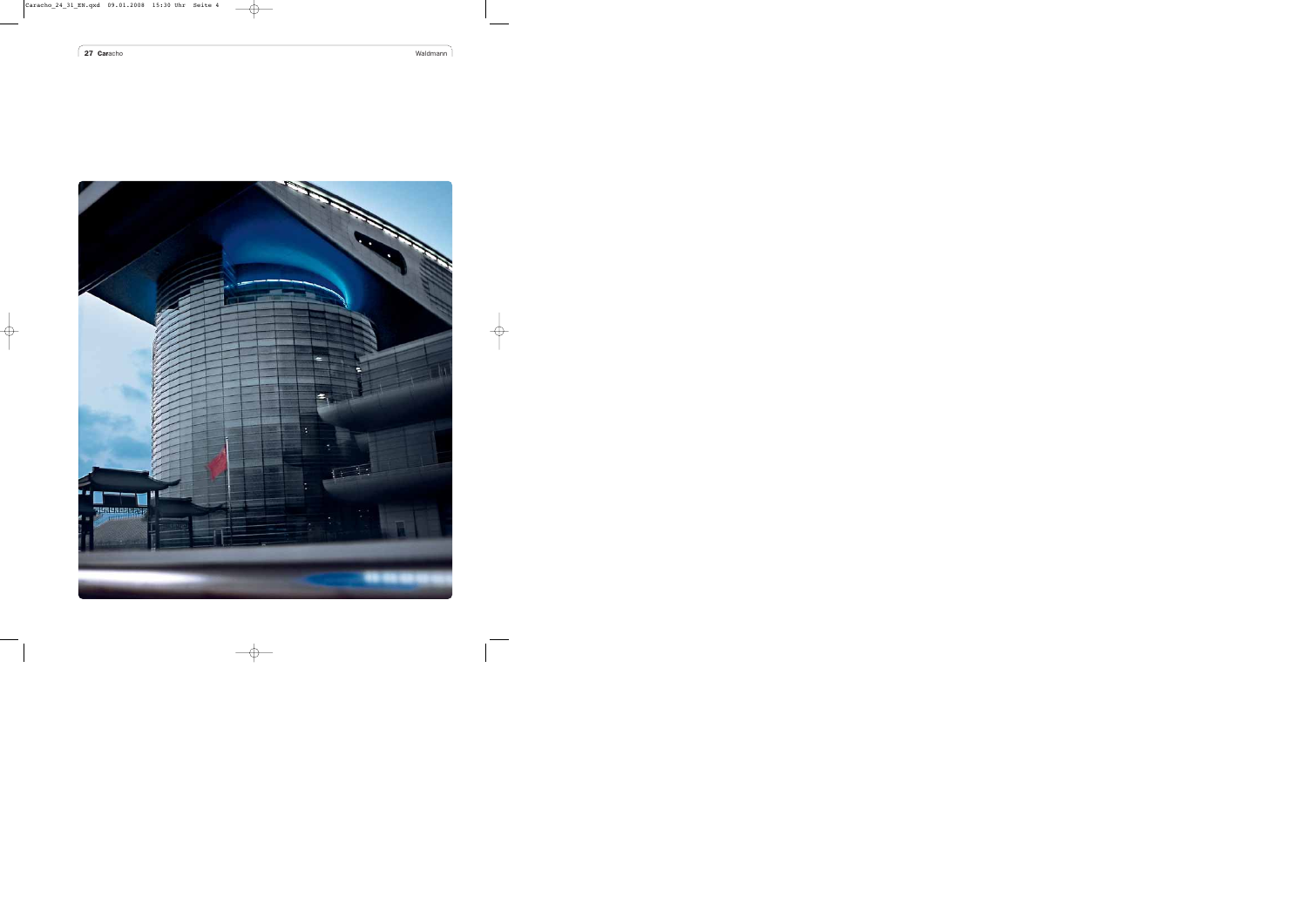## **The Porsche Consulting Project at Waldmann Lichttechnik GmbH**

"Operational reform" of the value-adding and management process







#### **Production:**

Elimination of bottlenecks; reduction in storage space by drastically reducing the amount of stock; creation of effective assembly lines and picking areas, or supermarkets close to the assembly areas; splitting up of the production areas; revitalization of the company system for making suggestions

#### **Job control:**

Reduction in the lead times by modifying the job-control system and by creating a "frozen zone"

#### **Quality management:**

Establishment of sets of quality-related criteria and a database for quality processing

#### **Purchasing management:**

Implementation of measures to reduce purchasing costs and stock; Reorganization of the purchasing department

#### **Management process:**

The installation of important supporting functions close to the production area; rotation and swapping of production managers; Balanced scorecard

#### **Development:**

Reorganization of the product creation process while consistently including all departments involved

#### **Project outcome:**

- savings totaling €5,417,100 were made up to 2004
- productivity rose by 67 percent from 2001 to 2004
- the number of overtime hours worked decreased by 86 percent from 27,651 to 3,756 during this period
- the overall floor space was reduced by 50 percent from 25,000 sq.m. to 12,500 sq.m.
- there was a 46-percent reduction in stock

Overall floor space (sq.m.)



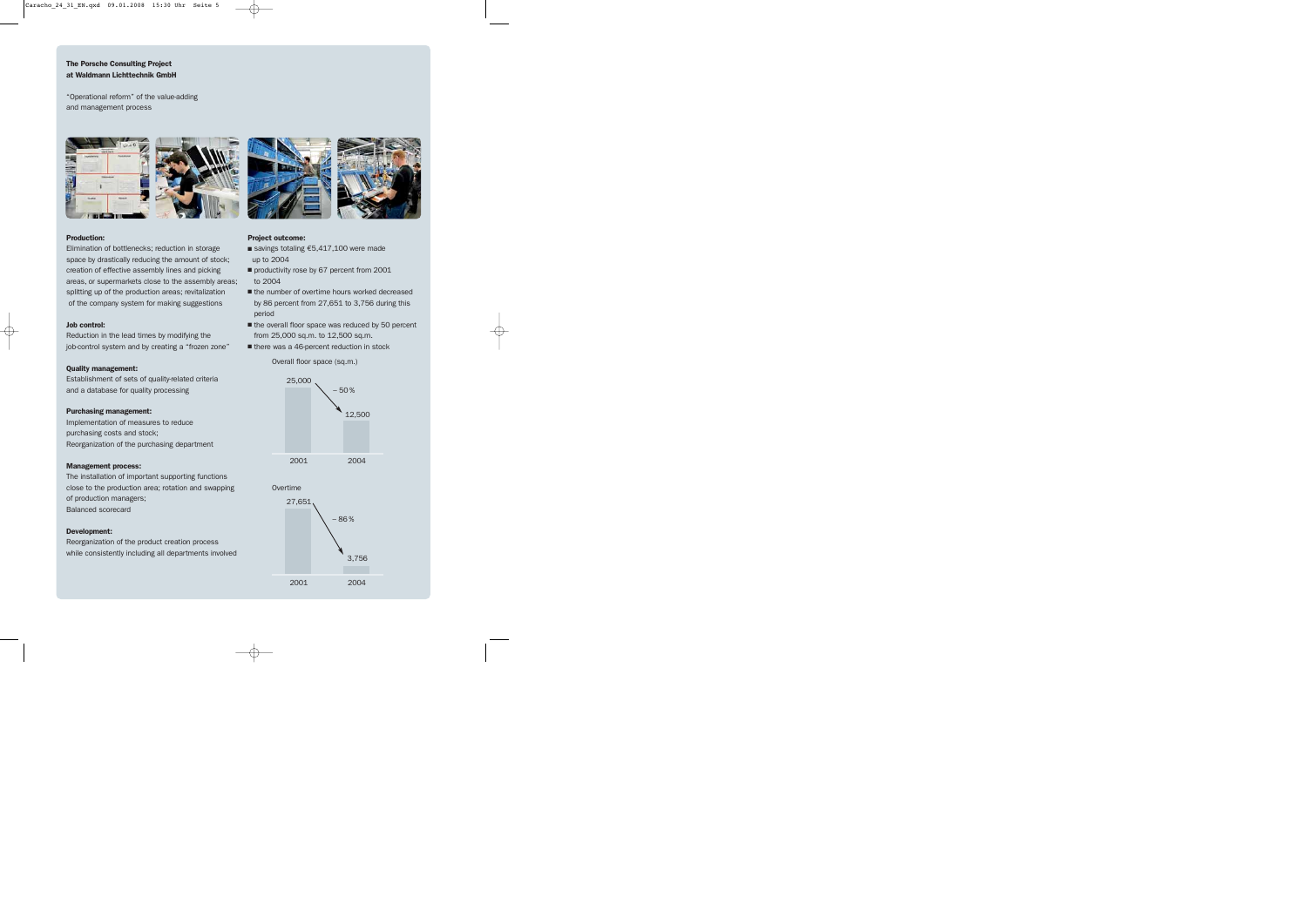

backed me up in this opinion. It was a major operation and 2001/2002 was already a very tough period in particular, but I was always convinced that it was the right thing to do."

# *Did you ever have a moment of doubt during this long process?*

**Waldmann:** "No, never. I was always totally convinced. I believe that if the head of the company were to have even the slightest doubt, a restructuring operation would fail."

*But surely there was a lot of skepticism among the staff?*

**Waldmann:** "Yes, of course people came to me and

asked whether all the changes were actually necessary. I think the fact that I was one hundred percent convinced myself finally made the difference. Moreover, there were obviously a lot of workshops in which the KAIZEN philosophy was communicated to employees over and over again."

# *Has the KAIZEN philosophy generally prevailed since then?*

**Waldmann:** "Five and a half years after the process began and the philosophy is now firmly fixed in the minds of employees. People have come to understand that improvements can help everyone to secure their job in the long term. This is essential. Since then, colleagues are proud to tell me their suggestions for improvement.  $\rightarrow$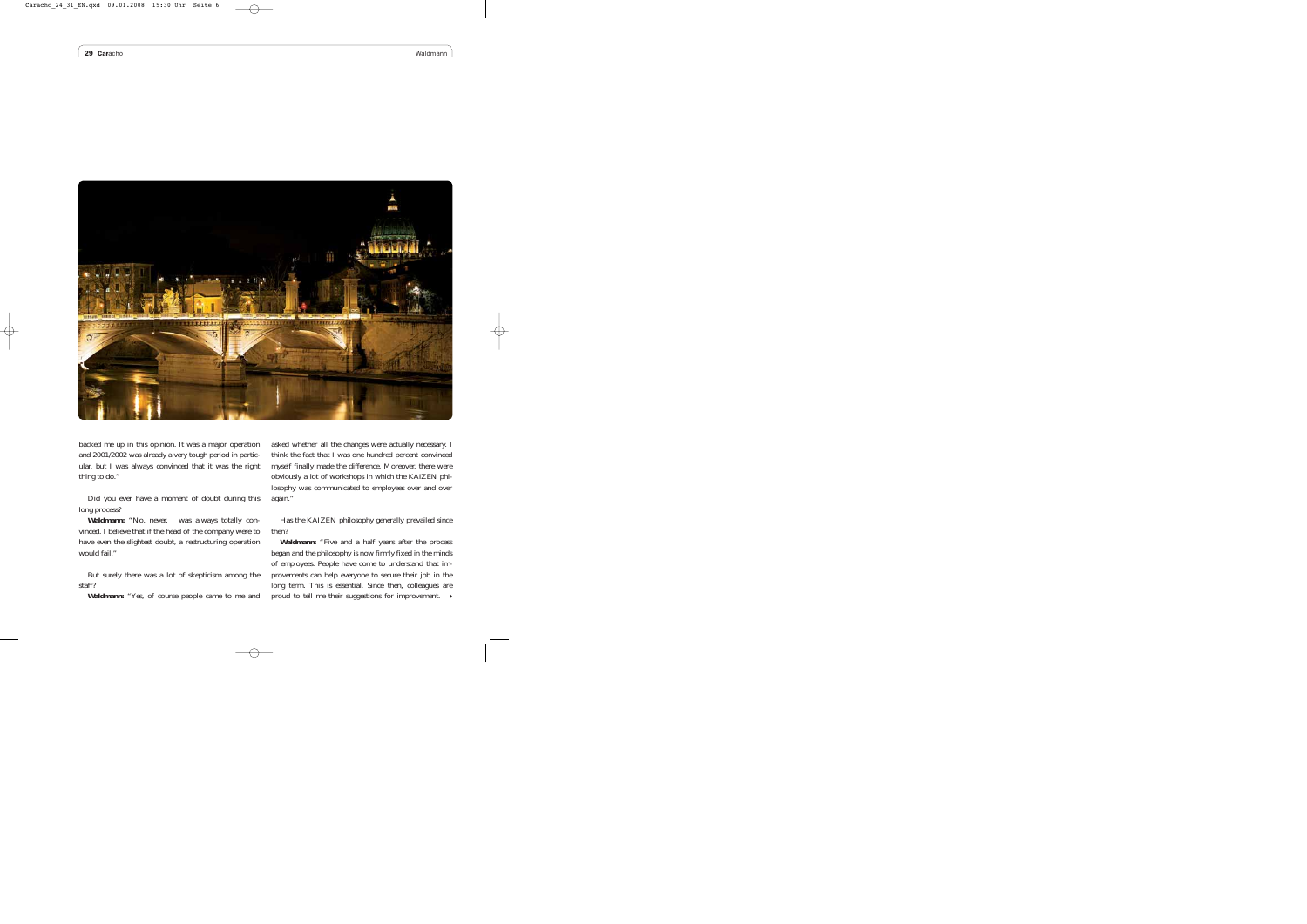

The recently introduced Waldmann suggestion scheme is constantly growing. This is a clear indicator, as far as I am concerned, that employees have now understood what this is all about. We are actually dealing with intelligent and effective improvements here which can be converted into hard cash. People are simply taking a very different approach. Previously, they followed instructions and did what they were told. Nowadays, they are also involved in managing their own work."

# *So what role did the management play in the restructuring process?*

**Waldmann:** "A very large role. The managers obviously had to oversee the restructuring process. However, thanks to the workshops, we discovered that some employees had hidden talents of which we were previously completely unaware. The restructuring process also led to changes being made in the hierarchy, and this resulted in a lean organizational structure with effective and rapid decisionmaking channels."

# *Have you also been to visit companies yourself where this system works?*

**Waldmann:** "Of course I have had a look around. The most impressive was a visit to Japan last year. Unlike us Germans, the Japanese always look for the simplest solution to a problem, we often complicate everything. I have seen many details that I am going to implement here."

#### *Do you have a current example of this?*

**Waldmann:** "Yes, I am currently converting our internal logistics system to a mobile system. Why does a logistician have to sit in an office? It doesn't make any sense. Logisticians actually need to sit on a mobile device."

# *So a visit to Japan is an educational trip so to speak, as far as you are concerned?*

**Waldmann:** "Absolutely. This is why I intend to send two or three employees to Japan every year, so that they